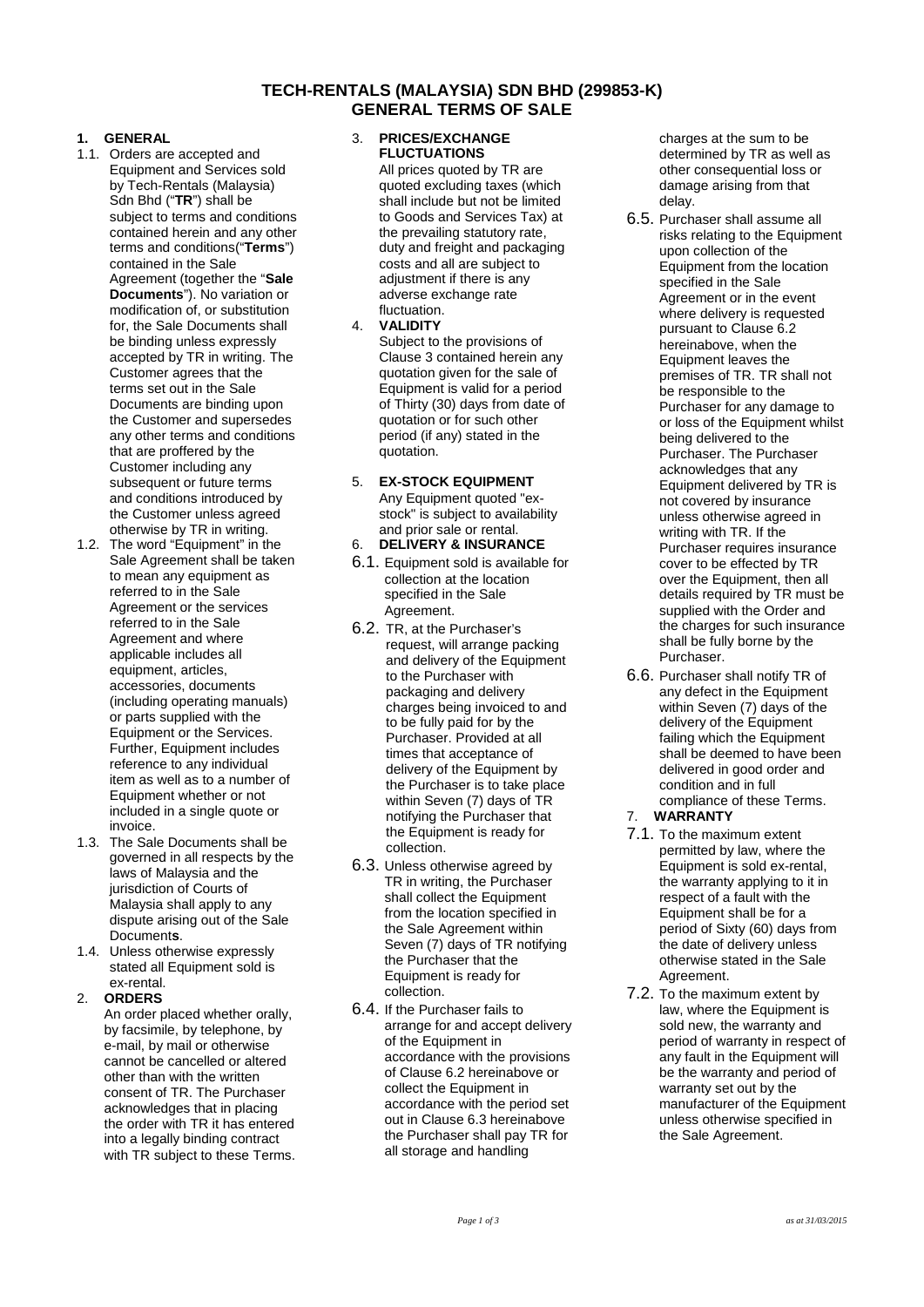## **TECH-RENTALS (MALAYSIA) SDN BHD (299853-K) GENERAL TERMS OF SALE**

- 7.3 The warranties in clauses 7.1 and 7.2 hereinabove do not apply:
	- (a) in respect of vacuum tubes, lamps, fuses, test leads and batteries or copyrighted or licensed works in respect of the Equipment or any part of the Equipment.
	- (b) where the Purchaser is in breach of any of the Terms of the Sale Documents.
	- (c) where any fault of the Equipment has been caused by the misuse, neglect, accident or abnormal conditions of operation by the Customer or used by the Customer in a manner contrary to TR's or the manufacturer's recommendations or operating instructions.
	- where the Equipment was the subject of a rental agreement between TR and the Purchaser

### 8. **LIABILITY**

- 8.1. Subject to the provision of Clause 7 hereinabove, to the maximum extent permitted by law, TR makes no warranties or representation and the Purchaser releases and holds TR free and harmless from all liability for any loss, claim, damage or injury suffered by the Purchaser, its employees, servants, agents and/or any third parties in connection with the sale and supply of the Equipment.
- 8.2. TR's liability to the Purchaser in respect of any non excludable warranty or condition shall be limited to the maximum extent possible to either of the following (as TR may at its sole and absolute
	- discretion decide):<br>(a) the replacemer the replacement of the Equipment or the supply of equivalent Equipment;
	- (b) the repair of the Equipment;
	- (c) the payment of the cost of replacing the Equipment or of acquiring equivalent Equipment; or
	- (d) the payment of the cost of having the Equipment repaired.
- 8.3. Unless otherwise stated in the Sale Documents all express

and implied warranties, guarantees and conditions under statute, general law or trade usage, as to merchantability, description, quality, suitability or fitness of the Equipment for any purpose, or as to design, assembly, installation, materials, workmanship or otherwise are expressly excluded.

- 8.4. Subject to any non-excludable warranty or condition and to the maximum extent permitted by law, TR's maximum aggregate liability for all claims relating to the Sale Documents or their subject matter, whether in contract, tort (including negligence), in equity, under statute, under an indemnity, based on fundamental breach or breach of a fundamental term or on any other basis, is limited to an amount equal to the Purchase Price paid by the Purchaser under the Sale Documents.
- 8.5. Notwithstanding anything contained herein, TR shall not be liable to the Purchaser in any circumstances for any loss of profit, loss of contract, loss of use, loss of business opportunity, indirect, special or consequential damages, any consequent losses of profits, contracts, production, markets, opportunities, commercial reputation or any other special or indirect damages the Purchaser may suffer or suffered in connection with the supply of the Equipment.
- 9. **THE COST OF REPAIRS** Where the warranty in Clause 7 hereinabove does not apply, any repairs requested by the Purchaser will be charged and invoiced to and be paid for by the Purchaser.

### 10. **DEFAULT**

- 10.1. If the Purchaser:<br>(a) defaults in makin defaults in making any payment; or
	- (b) fails to comply with the Terms of the Sale Documents; or
	- (c) repudiates any Sale Document or any contract it has with TR; or
	- (d) dies; or
	- (e) stops payment; or<br>(f) calls a meeting of
	- calls a meeting of creditors,
- (g) becomes insolvent or subject to the bankruptcy laws; or
- (h) being a company, enters into any scheme of arrangement with creditors. or receivers and managers or administrators are appointed or has any winding up petition presented against it.

TR may at its sole discretion and option at any time prior to payment in full for the Equipment and for any other Equipment supplied by TR for which payment is outstanding:

- a. suspend or cancel the Sale Documents;
- b. require payment in cash before delivery of the Equipment (or any part thereof) or Services (or any part thereof) (irrespective of any terms of payment previously specified);
- c. take over or repossess the Equipment and dispose of the Equipment without prejudice to any claim TR may have for damages for any loss resulting from any damage to, re sale or disposal of the Equipment;
- d. exercise all rights to the Equipment as if it were the owner.

The provision of this clause shall apply notwithstanding any waiver by TR of any default or failure by the Purchaser to comply with these Terms and without prejudice to its other rights under the Sale Agreement.

10.2. If the Purchaser is in default of the Terms of the Sale Documents, the Purchaser consents to TR, its employees, servants and agents entering the Purchaser's premises, or any other premises where the Equipment is located, using such force as is necessary in order to repossess the Equipment. The Purchaser shall provide TR with all